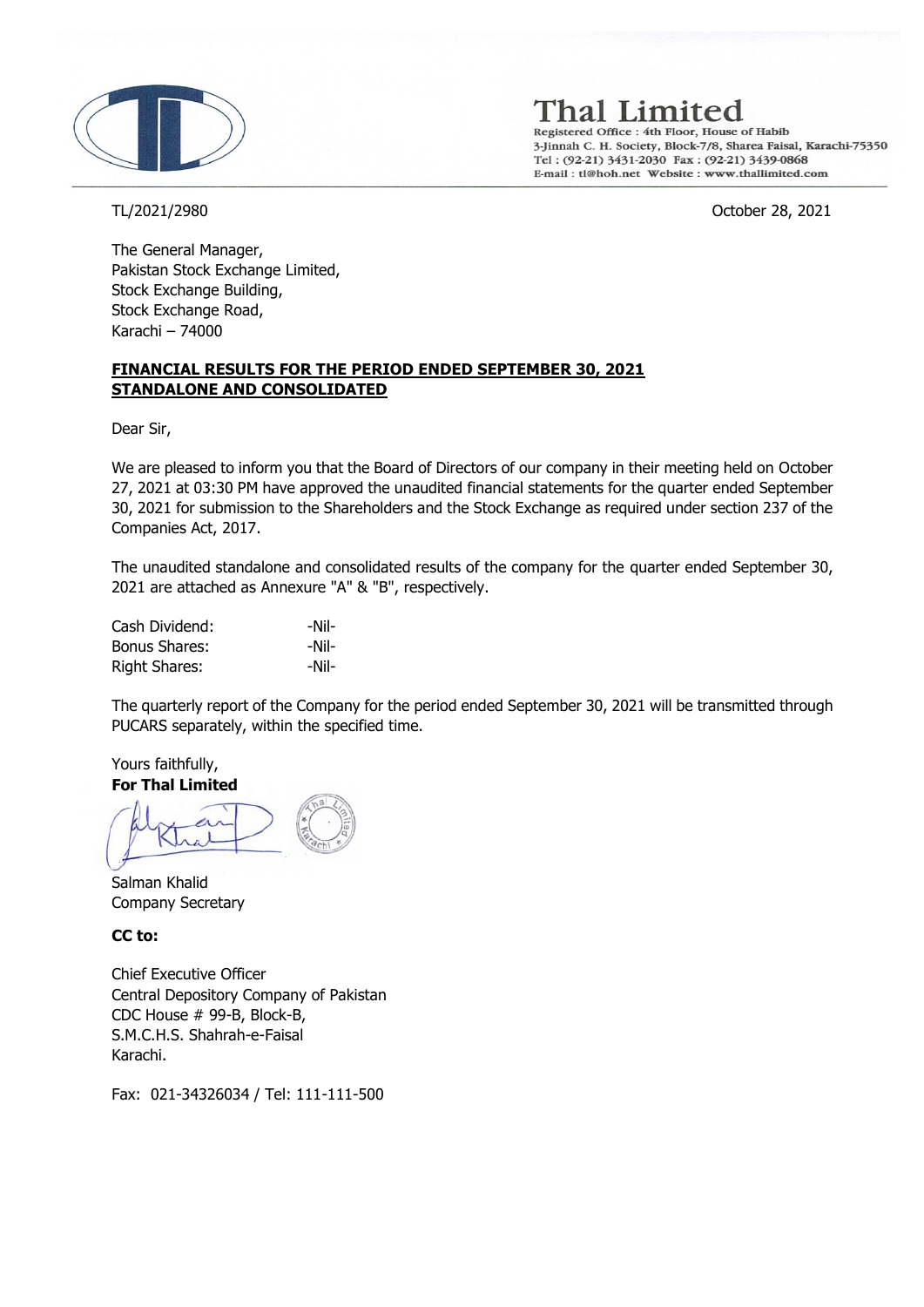

# **Thal Limited**

Registered Office : 4th Floor, House of Habib<br>3-Jinnah C. H. Society, Block-7/8, Sharea Faisal, Karachi-75350 Tel: (92-21) 3431-2030 Fax: (92-21) 3439-0868 E-mail: tl@hoh.net Website: www.thallimited.com

#### **Annexure A**

## UNCONSOLIDATED CONDENSED INTERIM STATEMENT OF PROFIT OR LOSS FOR THE PERIOD ENDED SEPTEMBER 30, 2021 (UN-AUDITED)

|                               | <b>Quarter ended</b>  |               |  |
|-------------------------------|-----------------------|---------------|--|
|                               | September 30,         | September 30, |  |
|                               | 2021                  | 2020          |  |
|                               | (Rupees in thousands) |               |  |
| Revenue - net                 | 7,673,843             | 5,104,451     |  |
| Cost of sales                 | (6, 336, 442)         | (4, 198, 149) |  |
| <b>Gross profit</b>           | 1,337,401             | 906,302       |  |
| <b>Distribution costs</b>     | (173, 370)            | (104, 313)    |  |
| Administrative expenses       | (231, 395)            | (193, 783)    |  |
| Other charges                 | (70, 372)             | (65, 484)     |  |
|                               | (475, 137)            | (363,580)     |  |
| Other income                  | 382,851               | 391,608       |  |
| <b>Operating profit</b>       | 1,245,115             | 934,330       |  |
| Finance cost                  | (12, 515)             | (6, 353)      |  |
| <b>Profit before taxation</b> | 1,232,600             | 927,977       |  |
| Taxation                      | (285, 567)            | (211, 235)    |  |
| <b>Profit after taxation</b>  | 947,033               | 716,742       |  |
|                               |                       |               |  |

|                                      | <b>Rupees</b> | <b>Rupees</b> |
|--------------------------------------|---------------|---------------|
| Basic and diluted earnings per share | 11.69         | 8.85          |